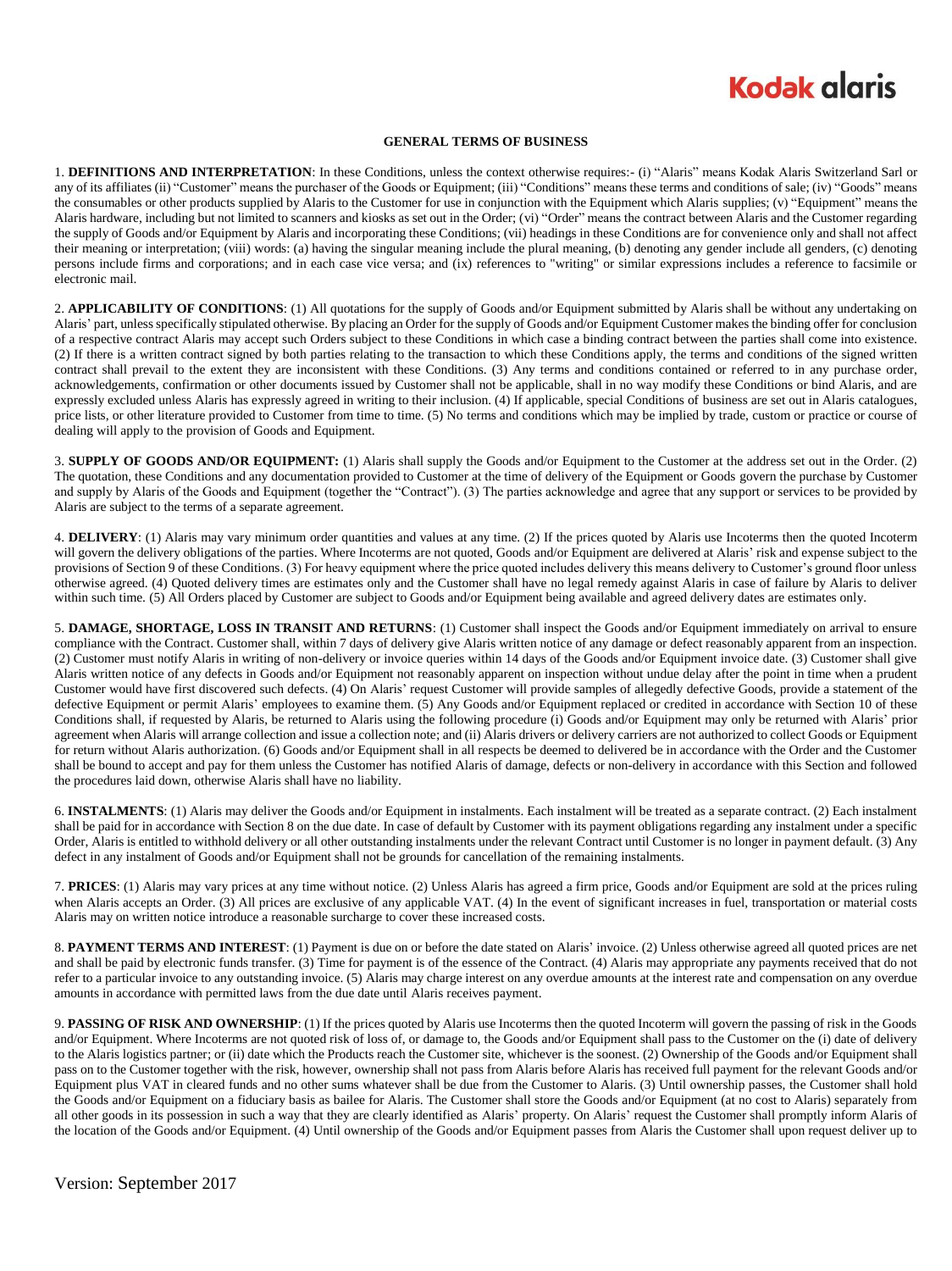## **Kodak glaris**

Alaris any Goods and/or Equipment owned by Alaris. If the Customer fails to deliver the Goods and/or Equipment Customer irrevocably authorizes Alaris and its representatives to enter any premises where Alaris reasonably believes the Goods and/or Equipment to be situated to repossess them at the Customer's expense.

10. **WARRANTY**: (1) Alaris warrants that (i) it has the right to sell the Goods and Equipment to the Customer; and (ii) at the time of delivery to the Customer location, the Goods and Equipment shall materially correspond with their specification and be free from defects in material and workmanship for a period of twelve (12) months from the handover of the relevant Goods and/or Equipment to Customer, except to the extent otherwise agreed in writing with Alaris. (2) All warranties, conditions or other terms (whether express or implied by statute, common law or arising from conduct or a previous course of dealing or trade custom or usage) as to quality, fitness for any particular purpose, merchantability, are to the fullest extent permitted by law, excluded from the Contract. (3) Subject to any exclusions of Alaris' liability for defects pursuant to these Conditions, in case of any warranty claims by Customer due to delivery of defective Goods/Equipment by Alaris, Alaris shall only be obliged to, at its discretion, repair, replace or credit to Customer the full price paid for the Goods and/or Equipment that directly gave rise to the relevant warranty claim and any other claims by Customer. In particular, any liability of Alaris for minor defects (i.e. defects not materially impairing the use of the relevant Goods and/or Equipment by Customer) shall be excluded. (4) Alaris' warranty shall not apply in relation to any defect arising from fair wear and tear, the acts, omissions, negligence or defaults of the Customer or the Customer's employees or agents, failure to comply with operating instructions or other recommendations of Alaris as to the storage, handling and/or use of the Goods and/or Equipment, wilful damage, use not in accordance with the purpose for which they were designed, abnormal working conditions, misuse or alteration or repair of the Goods and/or Equipment other than by persons authorised by Alaris. (5) The rights of Customer hereunder are not transferable.

11. **LIMITATION OF LIABILITY**: (1) If not expressly provided for otherwise in these Conditions, in no event, whether in contract, tort (including in either case negligence), misrepresentation (other than fraudulent misrepresentation), breach of statutory duty or otherwise pursuant to the Contract, shall Alaris be liable for any loss of profits, anticipated savings, revenue, business, loss or corruption of data, loss of use, loss of goodwill, loss due to delay or any indirect or consequential loss or damage whatsoever. (2) Alaris' sole liability for breach of the warranty set out in Section 10 above, is, at Alaris' option, limited to the repair, replacement or crediting of the full price paid for the Goods and/or Equipment that directly gave rise to the claim. (3) Subject to (1) and (2), Alaris' aggregate liability for all other claims, whether in contract, tort (including in either case negligence), misrepresentation (other than fraudulent misrepresentation), breach of statutory duty or otherwise pursuant to the Contract, shall be limited to the net price paid by the Customer for the specific Goods and/or Equipment giving rise to the claim. (4) Nothing in the Contract shall be deemed to exclude or limit Alaris' liability in respect of: (i) Loss or damage caused by wilful intent or gross negligence of Alaris or Alaris' officers, employees, agents or contractors; or (ii) Injuries to or death of any person, caused by Alaris or Alaris' officers, employees, agents or contractors; or (iii) any other liability which cannot be excluded at law. (5) Any claim for loss or damages (except a claim for damages arising out of (3) (ii) must be notified to Alaris within twelve (12) months as from the date on which the damage was caused, failing which such claim is deemed to be waived.

12. **SAFETY INFORMATION**: (1) Where the Goods and/or Equipment are for use by the Customer in a business environment or are for resale, to a subsequent purchaser, Customer shall ensure that all safety information relating to the Goods and/or Equipment provided by Alaris is passed to the Customer's employees and/or end user purchasers. (2) The Customer shall not alter, mask or remove any safety information from the Goods or Equipment.

13. **LIMITATION:** (1) Customer shall comply with all laws, regulations and rules administered by any governmental authority, agency, regulatory body or other entity exercising regulatory powers or functions, including but not limited to the United Nations Security Council, the United States of America, the United States Department of the Treasury's Office of Foreign Assets Control ("OFAC"), the United States Department of State, the European Union, the United Kingdom, Her Majesty's Treasury, Hong Kong, the Hong Kong Monetary Authority or other sanctions authority, imposing trade, economic or financial sanctions or trade embargoes ("Economic Sanctions Laws"). (2) Customer agrees that it shall not, and shall not permit any third parties to, directly or indirectly, participate in any transaction involving: (i) any country, territory or other jurisdiction that is subject to any Economic Sanctions Laws; (ii) any person that is the target or subject of any Economic Sanctions Laws; or (iii) any violation of any Economic Sanctions Laws. Without limiting the generality of the forgoing, Customer shall not, and shall not permit any third parties to, directly or indirectly, export, re-export, transship, release or otherwise deliver any products sold under this Agreement, or any portion thereof, to any country or other jurisdiction that is subject to, or in any way which is prohibited by, any Economic Sanctions Laws. (3) Without limiting the foregoing, Customer expressly acknowledges that it shall not order, trade, sell, otherwise dispose or engage in any economic activity relating to Alaris Good and/or Equipment either directly or indirectly in: (i) Iran; (ii) Sudan; (iii) North Korea; (iv) Syria; (v) Cuba; (vi) Belarus; (vii) Zimbabwe; (viii) Myanmar (Burma); (ix) the Crimea and Sevastopol Regions (Ukraine); and (x) the military/defence/energy sectors in Russia.

14. **FIRMWARE:** (1) In relation to any Alaris firmware supplied as part of the Goods or Equipment ("Firmware"), Alaris grants to Customer a non-exclusive, nontransferrable licence to use the Firmware only as part of the Goods and/or Equipment. (2) Customer shall not: (i) copy (except to the extent permissible under applicable law which is not capable of exclusion by contract), reproduce, translate, adapt, vary or modify the Firmware; or (ii) attempt to use the Firmware with any products other than the Goods or Equipment. (3) The licence granted under this Section 14 does not grant any automatic rights to obtaining future updates, upgrades or supplements of the Firmware. If updates, upgrades or supplements of the Firmware are provided, use is governed by these Conditions as amended from time to time. (4) Alaris may make use of third party software in the Firmware and Customer acknowledges that notwithstanding the foregoing, use of some third party materials may be subject to other terms and conditions. (5) Any additional software supplied to be used with the Goods and/or Equipment shall be subject to the terms of an Alaris License Agreement in which case the license terms and conditions shall apply to such software.

15. **INTELLECTUAL PROPERTY**: (1) All intellectual property rights meaning all inventions, patents, registered designs, design rights, database rights, copy rights, know-how, trademarks, trade secrets and all other intellectual property rights, and the applications for any of the same and any rights or forms of protection of a similar nature and having equivalent or similar effect to any of them which may subsist anywhere in the world ("Intellectual Property Rights") associated with or relating to the Goods and/or Equipment belong to Alaris and its licensors and Customer shall not acquire any rights, title or interest in such Intellectual Property Rights. (2) The Customer is not entitled to exercise and shall not purport to be entitled to exercise any rights, powers, privileges and immunities conferred on the proprietor of any Intellectual Property Rights subsisting in or associated with the Goods and/or Equipment, including the right to sue for damages or other remedies in respect of any infringement. (3) Customer shall keep confidential and not disclose to third party's information, drawings, designs or manuals received from Alaris in relation to an Order or the Goods and/or Equipment and either marked as "confidential" or "proprietary" or which should reasonably be considered to be confidential.

**16. INDEMNIFICATION:** (1) Customer shall (i) not cause or permit any third party to cause any damage or endanger the Intellectual Property Rights of Alaris; and (ii) without prejudice t any other rights of Alaris, indemnify Alaris for any loss suffered by Alaris by reason of any use by Customer, Customer's employees,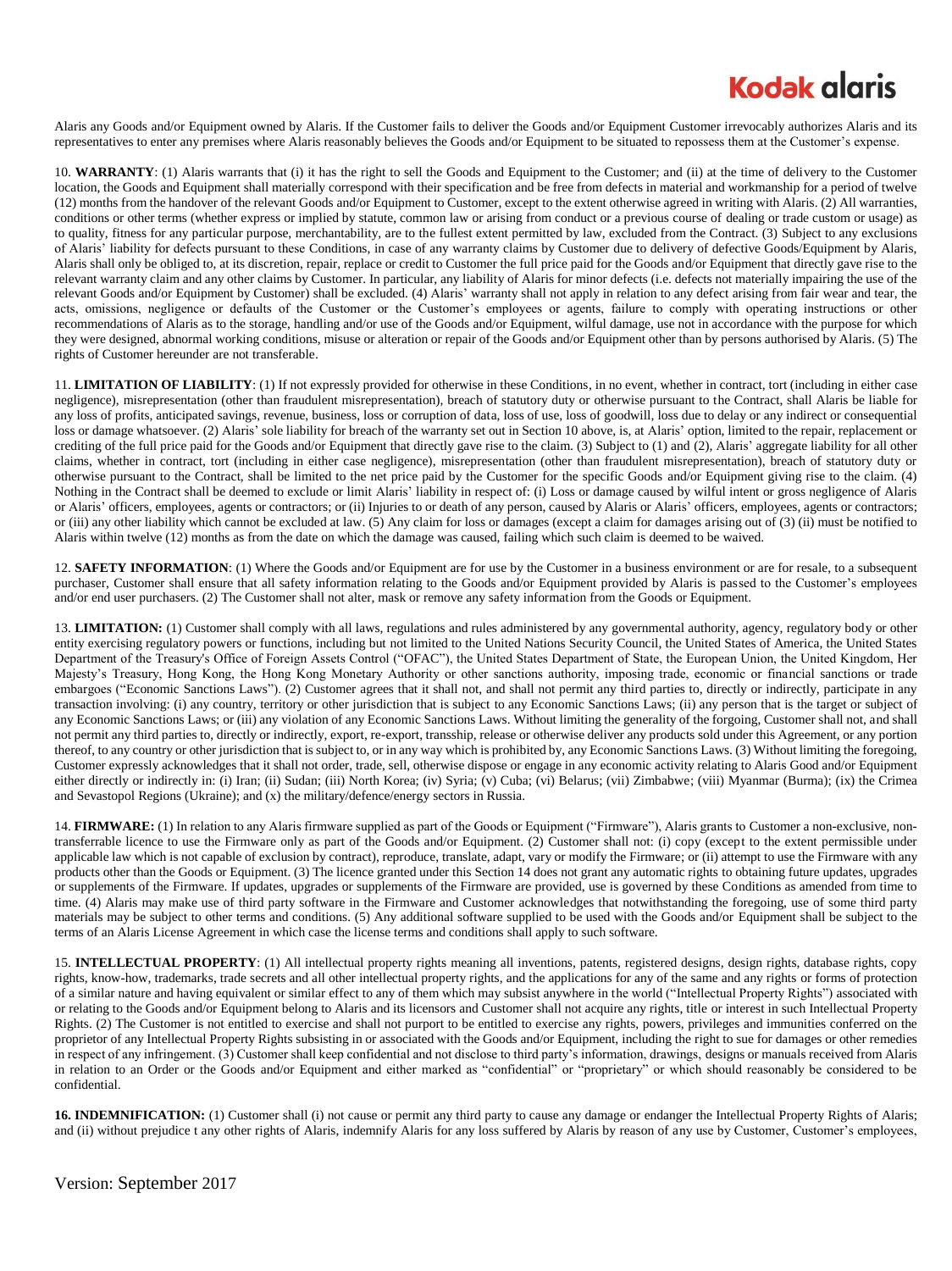## **Kodak glaris**

agents or customers, of Intellectual Property Rights of Alaris other than in accordance with the Contract. (2) Customer shall without prejudice to any other rights of Alaris, indemnify Alaris for any loss suffered by Alaris, howsoever arising, by reason of Customer's breach of its obligations pursuant to Section 6 above. (3) In the event of a claim, or notification of an intention to make a claim, which may reasonably be considered likely to give rise to a liability under this indemnity ("Claim"), Customer shall: (i) as soon as reasonably practicable, give written notice of the Claim to Alaris specifying the nature of the Claim in reasonable detail; and (ii) not make any admission of liability, agreement or compromise in relation to the Claim. (4) Customer shall not, except with the prior written consent of Alaris, consent to entry of any judgment or enter into any settlement that does not include as an unconditional term the given by the claimant or plaintiff to Alaris and its affiliates a release from all liability and blame with respect to the Claim.

17. **CONFIDENTIAL INFORMATION.** (1) All non-public, confidential or proprietary information of Alaris, including but not limited to, specifications, samples, patterns, designs, plans, drawings, documents, data, business operations, pricing, discounts or rebates, disclosed by Alaris in connection with the Contract, whether disclosed orally or disclosed or accessed in written, electronic or other form or media, and whether or not marked, designated or otherwise identified as "confidential," shall be deemed to be confidential, to be used solely for the purpose of performing under the Contract and may not be disclosed or copied unless authorized in advance by Alaris in writing. (2) Upon Alaris' request, Customer shall promptly return all documents and other materials received from Alaris and delete any copies made thereof. (3) Alaris shall be entitled to apply for injunctive relief for any violation of this Section. (4) This Section does not apply to information that is: (i) in the public domain; (ii) known to Customer at the time of disclosure; (iii) rightfully obtained by Customer on a non-confidential basis from a third party; or (iv) is required to be disclosed by any applicable law or by order of any Court of competent jurisdiction or any government body, agency or regulatory body, provided that the receiving party shall use all reasonable endeavours to give the disclosing party as much written notice of the disclosure as it reasonably can to enable the disclosing party to seek a protective order or other action protecting the confidential information from disclosure.

18. **DATA PROTECTION**: (1) Each party will comply with its obligations in terms of laws and regulations relating to the protection or disclosure of personal data, sensitive data, or such other data which is deemed to be 'personal' pursuant to applicable data protection law in force from time to time. (2) Each party shall indemnify, defend and hold the other party harmless against claims resulting from or in connection with the indemnifying party's non-observance or insufficient observance of such obligations or any of its obligations in this Section 18.

19. **TERMINATION**: (1) Without prejudice to its other rights, Alaris may terminate the Contract immediately by written notice to the Customer in the event that (i) the Customer fails to pay any sums due under and in accordance with the terms of this Contract; (ii) the Customer breaches any terms of the Contract; (iii) the Customer is unable to pay its debts as they fall due, passes a resolution for winding up (other than for the purposes of a solvent amalgamation or reconstruction) or if a court of competent jurisdiction makes an order to that effect, enters into a receivership or liquidation or otherwise ceases to carry on business or an analogous event occurs to Customer in any jurisdiction; (iv) there is an event pursuant to Section 22 (7) where such event has persisted for more than 14 days; or (v) pursuant to Section 20 (2). (2) On termination for whatever reason, Alaris shall be entitled to de-install and remove any Equipment belonging to it from the Customer's possession at the Customer's expense. Customer shall render all assistance necessary relating to the de-installation and removal and shall be liable to Alaris for any reasonable costs incurred. Furthermore, Customer is obliged to return all benefits conferred upon Customer under the terminated Contract to Alaris and compensate Alaris for any damages resulting from the termination of the Contract by Alaris. Customer shall render all assistance necessary relating to the de-installation and removal and shall be liable to Alaris for any reasonable costs incurred.

20. MAJOR BUSINESS CHANGE: (1) If in the reasonable opinion of Alaris there is or is likely to be a major change in the business operations of Alaris which has or could have an adverse impact on the viability of the provision of the Goods and/or Equipment to be supplied to the Customer ("Major Business Change"), Alaris may notify the Customer and Alaris and the Customer must meet and discuss in good faith whether the provisions of any agreement between Alaris and the Customer need to be varied. (2) In the event that the parties cannot agree in good faith on such contract variations within a period of 30 days, then either party has the right to terminate the Contract between them. (3) Unless otherwise agreed by Alaris and the Customer in writing, the rights and obligations of the parties which have arisen prior to termination shall not be affected and shall stay in full force and effect. For the avoidance of doubt, with effect from the date of termination, Alaris shall have no obligation to supply or deliver any Goods and/or Equipment under the relevant Contract anymore. (4) Neither party will be entitled to claim or receive compensation from the other party.

21. **ANTI-BRIBERY:** (1) In this Section, Anti-Bribery Laws means any anti-corruption, anti-bribery or anti-kickback laws or regulations of the laws in the country where the Goods and/or Equipment are being provided (the "Country Laws"), the Bribery Act and/or the FCPA; Associated Person means in relation to any entity, a person who (by reference to all the relevant circumstances) provides Goods and/or Equipment for or on that entity's behalf in any capacity and including, without limitation, employees, agents, subsidiaries, representatives and subcontractors; Bribery Act means the UK Bribery Act 2010 (as amended from time to time); and FCPA means the US Foreign Corrupt Practices Act 1977 (as amended from time to time). (2) Customer shall not, and shall procure that its Associated Persons do not, in connection with the performance of its obligations under the Contract, engage in any activity which (i) constitutes an offence under Country Laws; (ii) would constitute an offence under the FCPA if it were carried out in the US; or (iii) would constitute an offence under the Bribery Act if it were carried out in the UK. (3) Breach of this Section shall constitute a breach not capable of remedy and, without prejudice to any other remedy, entitle Alaris to terminate the Contract immediately. (4) Customer shall from time to time, at the reasonable request and reasonable cost of Alaris: (i) confirm in writing that it has complied with its obligations under this Section and provide any information reasonably requested by Alaris in support of such compliance; and (ii) permit Alaris to have such access to Customer's books, accounts and records (and to take such copies thereof) as reasonably necessary in order to verify compliance with this Section, and to meet with Customers' personnel as are relevant to the Contract to audit such compliance. (5) Customer shall promptly report to Alaris in writing upon becoming aware that it or any of its Associated Persons: (i) have received any request or demand for any undue financial or other advantage in connection with the performance of the Contract; or (ii) are the subject of any actual, pending or threatened police, judicial or regulatory investigation or proceedings in relation to any suspected breach of any Anti-Bribery Laws. (6) Customer shall indemnify Alaris against any losses, liabilities, damages, costs (including but not limited to legal fees) and expenses incurred by, or awarded against Alaris as a result of any breach of this Section by Customer.

22. **MISCELLANEOUS:** (1) Any notices sent to Alaris under these Conditions or any Order shall be sent to the attention of the Legal Department at legal@Kodakalaris.com. (2) Provisions of these Conditions which by their nature should apply beyond their terms will remain in force after any termination or expiration of these Conditions or any Order. (3) If any term, provision or part thereof of these Conditions is invalid, illegal or unenforceable in any jurisdiction, such invalidity, illegality or unenforceability shall not affect any other term or provision of these Conditions or invalidate or render unenforceable such term or provision in any other jurisdiction. The invalid or unenforceable provision shall be replaced by a provision which comes closest to the economic effect of the invalid/unenforceable provision. (4) No waiver of any of the provisions of these Conditions or under any Order is effective unless explicitly set forth in writing and